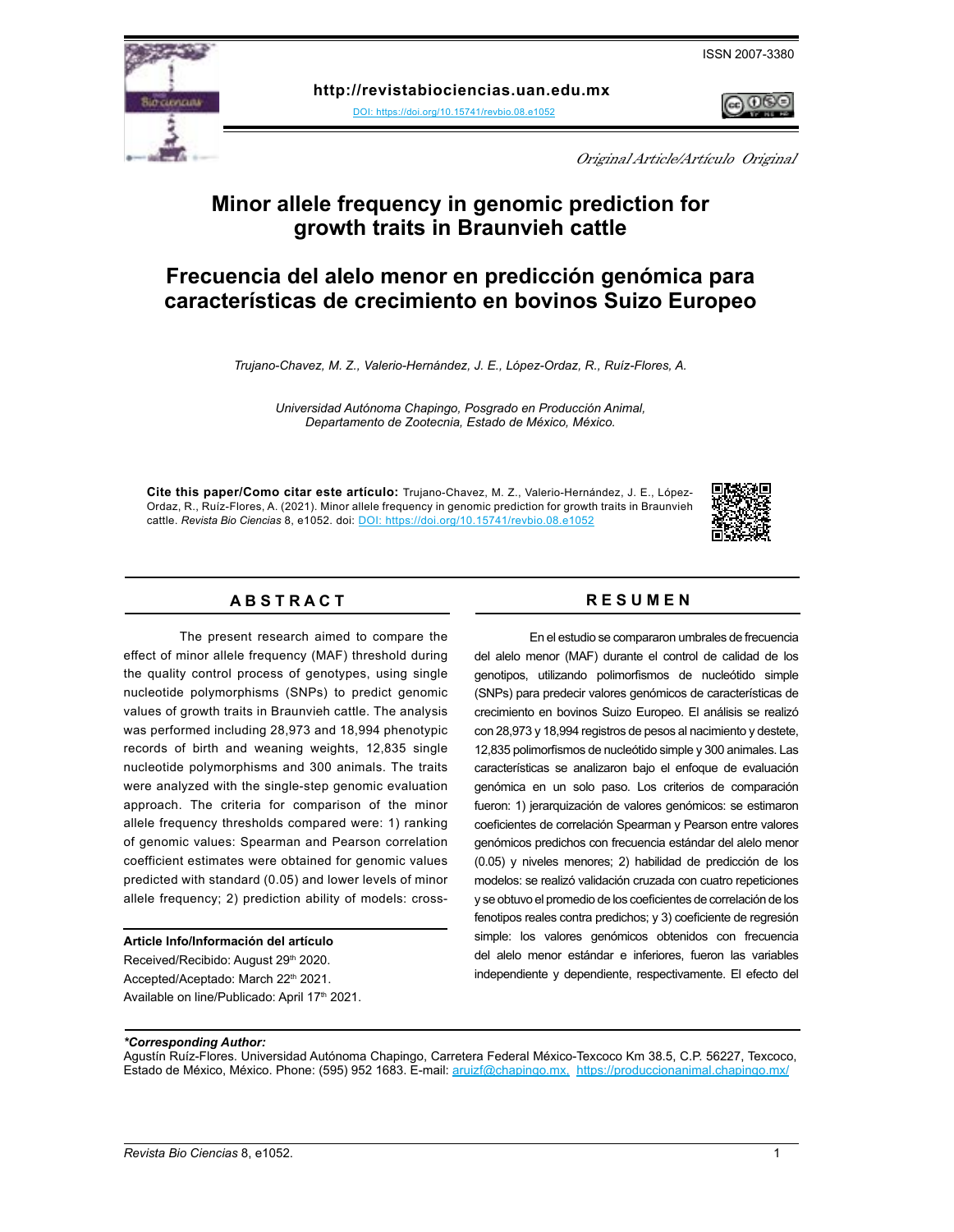

validation with four replicates was performed, average of correlation between real and predicted phenotypes was obtained; and 3) regression coefficient estimates: the genomic values obtained with standard and lower levels of minor allele frequency were used as independent and dependent variables, respectively. The effect of minor allele frequency threshold on the ranking of genomic values was not important (correlation estimates greater than  $0.99$ , <2.2x10<sup>-16</sup>). The prediction ability model was similar: around 0.7. the regression coefficient estimates were close to one (0.99, <2x10<sup>-16</sup>). The results suggest that a minor allele frequency between 0.0 and 0.05, does not influence the genomic value prediction in small populations. However, these results should be regarded as preliminary and susceptible to changes if the study is repeated with a greater number of markers and animals.

## **K E Y W O R D S**

Single nucleotide polymorphism, minor allele frequency, genotype quality control, prediction of genetic values, Braunvieh.

## **Introduction**

The discovery of large numbers of single nucleotide polymorphisms (SNPs) markers; the availability of high throughput technology to genotype animals at thousands of SNPs in a cost-effective manner and advances in statistical methodologies for analysis, helped to generalize the use of genomic selection (GS) in the world (Meuwissen *et al.,* 2016). Currently, the additive effect of molecular markers in the prediction of genetic values (GV) of traits of economic interest in animals is being studied (De los Campos *et al.,* 2013).

The success of exploiting SNP markers in GS lies in achieving accurate predictions of GVs for the traits studied. According to Meuwissen *et al.* (2016) individuals with reliable phenotypic information and as many SNPs as possible are required. To improve the accuracy of GV predictions, variants of the innovative methodology of (Meuwissen *et al.,* 2001), such as semi-parametric (Gianola *et al.,* 2006) or non-parametric (Gianola *et al.,* 2009) approaches, have been proposed. In addition, a wide number of studies on methodological modifications and contributions have been proposed, such as the use of K-means clustering for crossnivel de frecuencia del alelo menor en la jerarquización de los valores genómicos no fue importante (correlaciones mayores que 0.99, <2.2x10-16). La habilidad predictiva del modelo fue similar: 0.7 promedio. Los coeficientes de regresión fueron cercanos a uno (0.99, <2x10-16). Los resultados sugieren que una frecuencia del alelo menor entre 0.0 y 0.05, no altera las predicciones de valores genómicos en poblaciones pequeñas. Sin embargo, estos resultados son preliminares y susceptibles a cambios si el estudio se repite con un número de marcadores y animales mayor.

## **P A L A B R A S C L A V E**

Polimorfismo de nucleótido simple, frecuencia del alelo menor, control de calidad de genotipos, predicción de valores genómicos, Pardo Suizo.

## **Introducción**

El descubrimiento de cantidades grandes de marcadores polimorfismos de un solo nucleótido (SNPs); la tecnología de rendimiento alto para genotipar animales en miles de SNPs de manera rentable y los avances en metodologías estadísticas para análisis, ayudaron a generalizar el uso de selección genómica (SG) en el mundo (Meuwissen *et al*., 2016). Actualmente se estudia el efecto en conjunto de marcadores moleculares en la predicción de valores genéticos (VG) de características de interés económico en los animales (De los Campos *et al.,* 2013).

El éxito del aprovechamiento de marcadores SNP en SG reside en lograr predicciones precisas de los VG para las características estudiadas. Según Meuwissen *et al*. (2016) se requieren individuos con información fenotípica confiable y con la mayor cantidad posible de SNPs. Para mejorar la precisión de las predicciones de los VG, se han propuesto variantes de la metodología innovadora de (Meuwissen *et al*., 2001), como los enfoques semiparamétricos (Gianola *et al.,* 2006) o no paramétricos (Gianola *et al.,* 2009). Además, continúan surgiendo estudios sobre modificaciones y aportaciones metodológicas, como el uso del agrupamiento de K-means para validación cruzada contra la metodología común (Saatchi *et al.,* 2011). La evaluación genómica en un solo paso (ssGBLUP) es un análisis estadístico novedoso en SG que permite utilizar información genómica y de pedigrí, con precisión superior en comparación con otros métodos de varios pasos (Wang *et al.,* 2014). El análisis ssGBLUP requiere la construcción de varias matrices: la matriz A (de relaciones genéticas aditivas),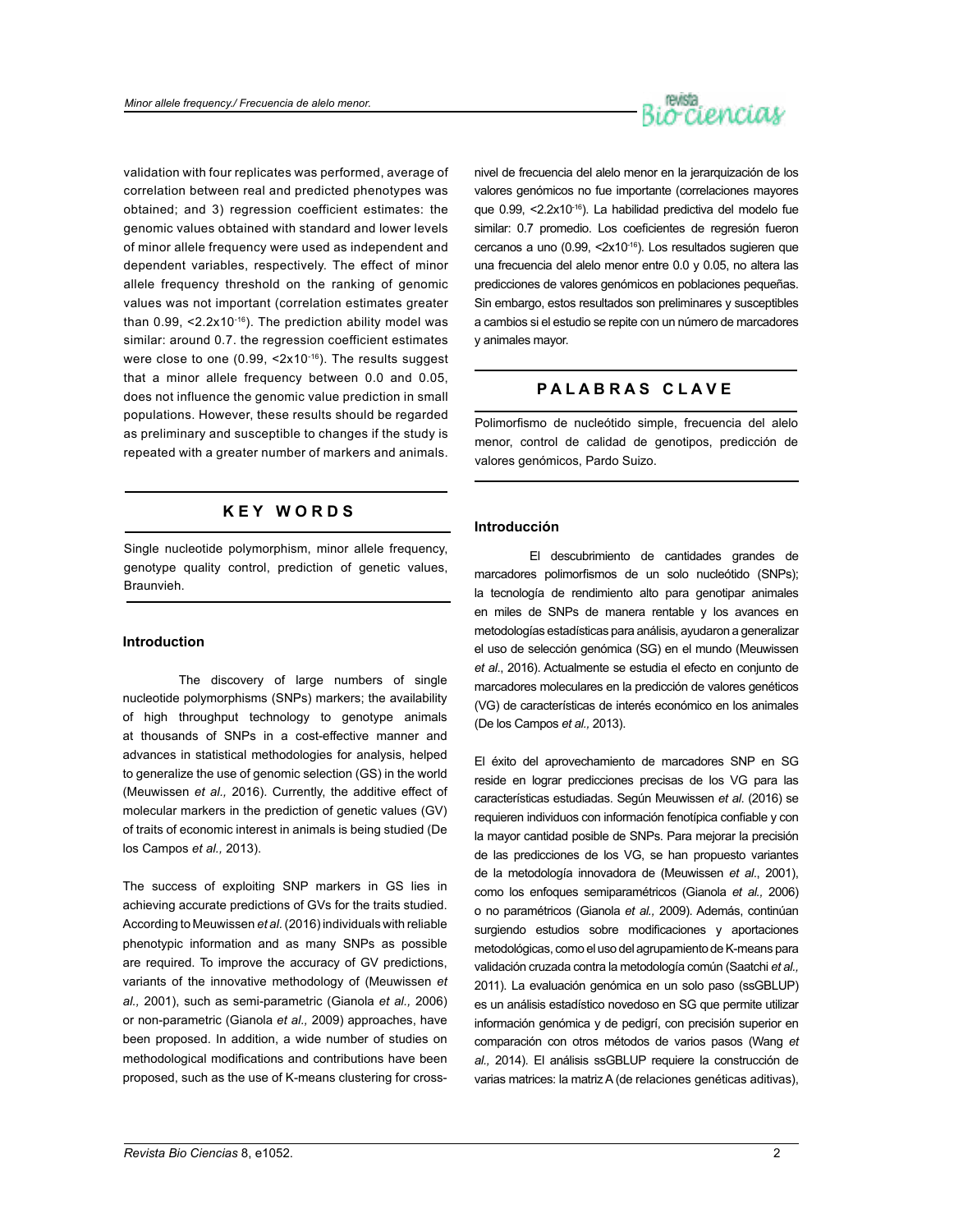

validation against the common methodology (Saatchi *et al.,*  2011). Single-step genomic BLUP evaluation (ssGBLUP) is a novel statistical analysis in GS that allows the use of genomic and pedigree information, with superior accuracy compared to other multi-step methods (Wang *et al.,* 2014). The ssGBLUP analysis requires the construction of several matrix arrays: matrix A (of additive genetic relationships), matrix G (of genomic relationships) and matrix H (of relationships between genotyped and non-genotyped animals) (Pértile *et al.,* 2016).

Regardless of the selected statistical methodologies for the analysis of the information, it is required the provision of high-quality information. Anderson *et al.* (2010) detail the methodology to perform a good genotype quality control (GQC), one of the steps is the elimination of markers with very low Minor Allele Frequency (MAF). MAF is defined as all those alleles, in the DNA sequence, whose frequency ranges from 0.01 to 0.2 (Chouraki & Seshadri, 2014). MAF has also been related to the prevalence of rare genetic diseases (Kido *et al.,* 2018). These authors reported that 50 % of MAF is associated with complex diseases, such as Alzheimer's disease, diabetes, cancer, and schizophrenia.

In the field of genetic edition, the elimination of MAF is intended to increase the frequency of alleles that have an important effect on the traits of interest. To ensure genotype quality in genetic value predictions, markers with MAF less than 5 % or those up to 1 % are removed. For example, Minozzi *et al.* (2012) worked on the GQCs of bovine genotypes, eliminating markers with MAF less than 1 %. Anderson *et al.* (2010) indicated that failure to remove low-frequency alleles results in the use of false information, for two reasons 1) the associations observed in these SNPs are small because they are addressed by the genotypes of few individuals; and 2) they may come from genotyping errors in markers that are actually monomorphic in the population.

For growth traits in cattle, the effect of the MAF threshold on the accuracy of predictions in small populations is not completely clear, although it is understood that increasing genotype quality will also increase the accuracy of GV predictions, even when using high MAF values implies the elimination of several SNP marker information. Therefore, the present research aimed to compare the effect of different MAF thresholds in GQC editing using SNPs for single-stage genomic prediction of growth traits in Swiss-European cattle.

la matriz G (de relaciones genómicas) y la matriz H (de relaciones entre animales genotipados y no genotipados) (Pértile *et al.,* 2016).

Independientemente del uso de metodologías estadísticas para el análisis de la información, se requiere que ésta sea de buena calidad. Anderson *et al.* (2010) detallan la metodología para realizar un buen control de calidad del genotipo (GQC), una de las etapas es la eliminación de los marcadores con frecuencia del alelo menor o *Minor Allele Frequency* (MAF) muy baja. La MAF se define como todos aquellos alelos, en la secuencia de ADN, cuya frecuencia varía de 0.01 a 0.2 (Chouraki & Seshadri, 2014). La MAF también se ha relacionado con la prevalencia de enfermedades genéticas raras (Kido *et al.,* 2018). Estos autores reportaron que 50 % de MAF se asocia con enfermedades complejas, como Alzheimer, diabetes, cáncer y esquizofrenia.

En la edición de la información genética, al eliminar los alelos de menor frecuencia se pretende aumentar la frecuencia de los alelos que tienen un efecto importante en las características en estudio. Para asegurar la calidad del genotipo en las predicciones de valores genéticos se eliminan los marcadores con MAF menor que 5 % o hasta 1 %. Por ejemplo, Minozzi *et al*. (2012) trabajaron en el GQC de genotipos bovinos, eliminando marcadores con MAF menor que 1 %. Anderson *et al.* (2010) indican que el no eliminar los alelos de baja frecuencia provoca el uso de información falsa, por dos razones 1) las asociaciones observadas en estos SNPs son pequeñas porque son impulsadas por los genotipos de pocos individuos; y 2) pueden provenir de errores de genotipado en los marcadores que en realidad son monomórficos en la población.

Para características de crecimiento en bovinos no existe claridad completa del efecto del umbral de MAF en la precisión de las predicciones en poblaciones pequeñas, aunque se entiende que al aumentar la calidad del genotipo se incrementará también la precisión en las predicciones de los VG, aun cuando utilizar valores altos de MAF implique eliminar gran parte de la información de marcadores SNP. Por lo anterior, el objetivo del presente estudio fue comparar el efecto de diferentes umbrales MAF en la edición de GQC utilizando SNPs, para la predicción genómica en una sola etapa de características de crecimiento en bovinos Suizo Europeo.

## **Material y Métodos**

## **Origen de la información**

La información fenotípica provino de la base de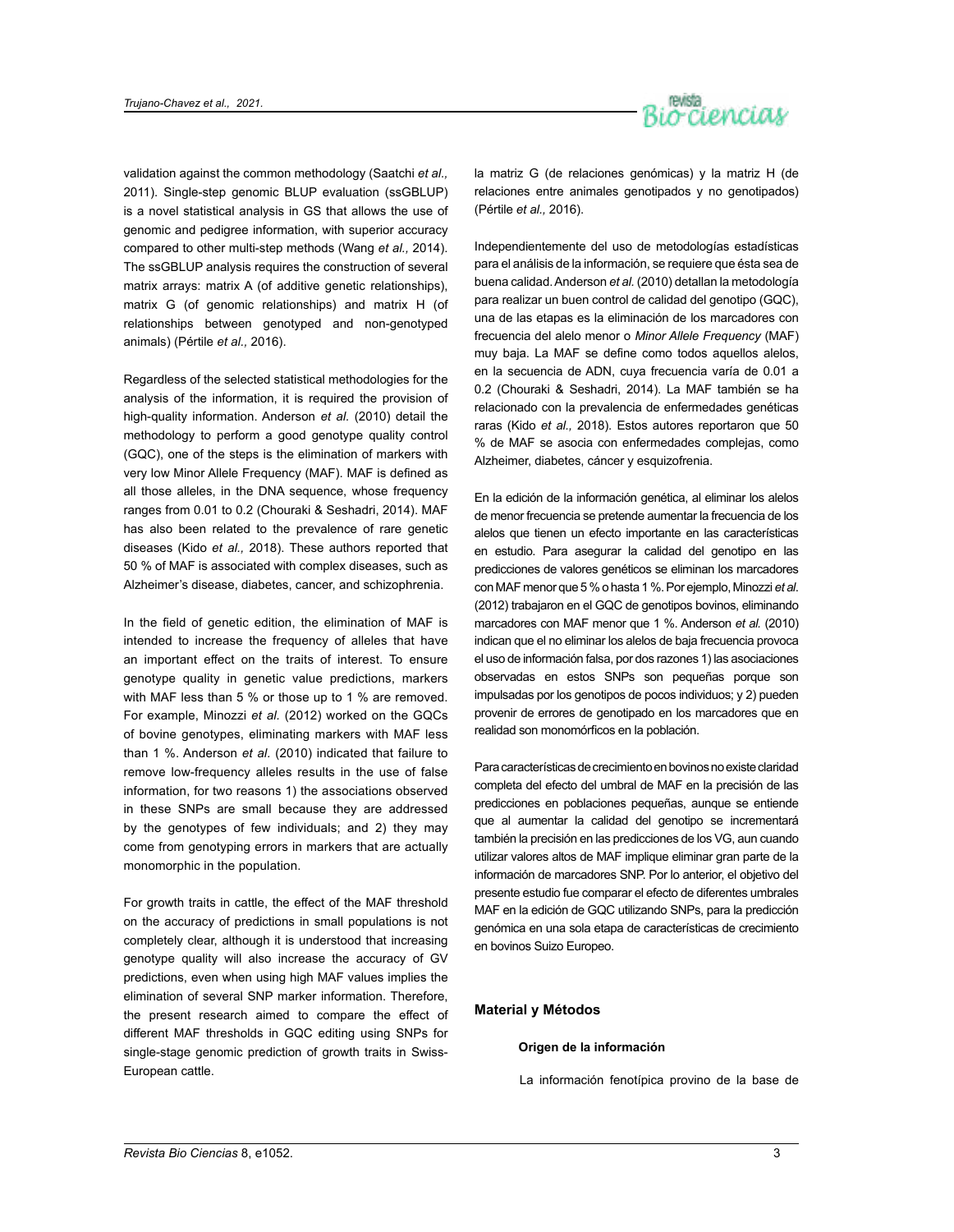

## **Material and Methods**

## **Phenotypic information source**

Phenotypic information was obtained from the database of the Asociación Mexicana de Criadores de Ganado Suizo de Registro (Mexican Association of Breeders of Swiss Cattle of Registration). The pedigree records, identification and birth (BW) and weaning weights (WW) of the animals were taken. The pedigree consisted of 184,788 animals born between 1901 and 2016.

For the genomic information, hair samples were collected from 300 animals, 236 females and 64 males, randomly selected from cattle ranches located in the states of Colima, Jalisco and Veracruz, Mexico. The samples were sent to GeneSeek (Lincoln, NE, USA) for genotyping. The chip used was Genomic Profile Bovine LD, of 30,000 and 50,000 SNP markers for 150 animals each.

## **Phenotypes**

For BW, records of individuals with a BW value outside the mean ± three standard deviations interval, without herd or maternal age information, were eliminated. Contemporary groups were defined by combining the effects of sex, herd, year and time of birth. Season of birth were defined considering the Julian day: 80-171, spring; 172-264, summer; 265-354, fall; 355-366, winter; and 1-79, winter. Information from animals in contemporary groups with less than two individuals and animals in groups of three or more individuals with zero variance were also deleted. Finally, 28,973 phenotypic records were obtained for further statistical analysis.

For WW, records with inconsistent weaning ages that were three standard deviations above or below the mean, with no information on management, herd, or age of dam, were discarded. Contemporary groups were defined by combining the effects of management, sex, herd, year, and time of birth. Management for WW was defined in three ways: 1) calf feeding with dam's milk; 2) dam's milk plus balanced feed; and 3) dam's milk and a wet nurse plus balanced feed. The season of birth was defined in the same way as for BW, as well as the criterion for elimination within contemporary groups. Finally, 18,994 phenotypic records were obtained for subsequent analysis.

The phenotypes selected for analysis with the ssGBLUP method were from the genotyped animals and their ancestors five generations back. The amount of data on which these analyses were performed is shown in Table 1.

datos de la Asociación Mexicana de Criadores de Ganado Suizo de Registro. Se tomaron los registros genealógicos, identificación y los pesos al nacimiento (BW) y al destete (WW) de los animales. El pedigrí lo conformaron 184,788 animales nacidos entre 1901 y 2016.

Para la información genómica se colectaron muestras de pelo de 300 animales, 236 hembras y 64 machos, seleccionados aleatoriamente de ranchos ubicados en los estados de Colima, Jalisco y Veracruz, México. Posteriormente las muestras se enviaron a genotipar a GeneSeek (Lincoln, NE, USA). El chip usado fue Genomic Profile Bovine LD, de 30,000 y 50,000 marcadores SNP para 150 animales cada uno.

#### **Fenotipos**

Para BW, se eliminaron los registros de individuos con BW fuera del intervalo promedio ± tres desviaciones estándar, sin información de hato o edad de la madre. Los grupos contemporáneos se definieron combinando los efectos de sexo, hato, año y época de nacimiento. Las épocas de nacimiento se definieron considerando el día juliano: del día 80-171, primavera; 172-264, verano; 265-354, otoño; 355-366, invierno; y 1-79, invierno. La información de animales en grupos contemporáneos con menos de dos individuos y animales en grupos de tres o más individuos con varianza cero también se eliminó. Finalmente se obtuvieron 28,973 registros fenotípicos para análisis posteriores.

Para WW se eliminaron los registros con edades al destete inconsistentes, que estuvieron tres desviaciones estándar por arriba o por debajo de la media, sin información de manejo, hato o edad de la madre. Los grupos contemporáneos se definieron combinando los efectos de manejo, sexo, hato, año y época de nacimiento. El manejo para WW se definió de tres maneras 1) alimentación de la cría con leche de la madre; 2) leche de la madre más alimento balanceado; y 3) leche de la madre y de una nodriza más alimento balanceado. Las épocas de nacimiento se definieron igual que para BW, así como el criterio de eliminación dentro de grupos contemporáneos. Finalmente se obtuvieron 18,994 registros fenotípicos para análisis subsecuentes.

Los fenotipos seleccionados para el análisis con el método ssGBLUP fueron de los animales genotipados y de sus ancestros cinco generaciones atrás. La cantidad de datos con que se realizaron estos análisis se muestran en el Tabla 1.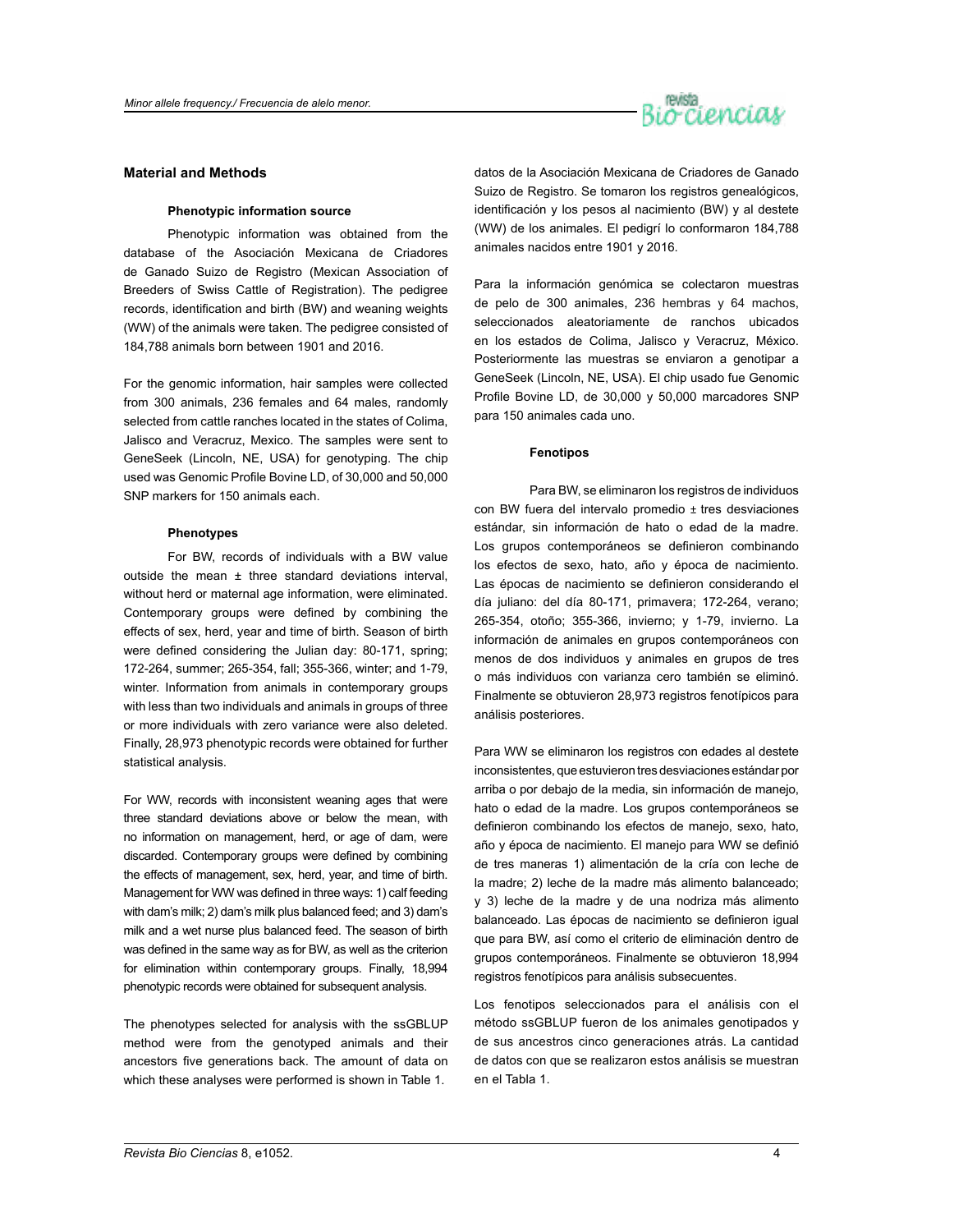

## **Table 1. Number of genotyped and non-genotyped animals by birth weight (BW) and weaning weight (WW) analyzed in this study.**

|                                                                  | Tabla 1. |  |  |
|------------------------------------------------------------------|----------|--|--|
| Número de animales genotipados y no genotipados utilizados en el |          |  |  |
| estudio para los pesos al nacimiento (BW) y al destete (WW).     |          |  |  |
|                                                                  |          |  |  |

| Trait | Animals | Genotyped | Non-genotyped |
|-------|---------|-----------|---------------|
| BW    | 325     | 226       | 99            |
| ww    | 255     | 206       | 49            |

## **Genotypes**

Genotype information was edited as follows: *genomic information*: SNPs in common were taken from the 30K and 50K chips, yielding 12,835 SNPs from the 300 animals; *recoding*: additive effects were recoded as AA=0, AB=1 and BB=2; *imputation*: missing genotypes were imputed within chip size using the marginal distribution samples of marker genotypes; and *genotype quality*: monomorphic SNPs and with different MAF thresholds were removed. Table 2 shows the numbers of SNP markers available once the MAF thresholds studied were applied.

#### **Genotipos**

La información de los genotipos se editó de la siguiente manera: *información genómica:* se tomaron los SNPs en común del chip de 30K y del de 50K, obteniéndose 12,835 SNPs de los 300 animales; r*ecodificación:* los efectos aditivos se recodificaron como AA=0, AB=1 y BB=2; *imputación:* los genotipos faltantes se imputaron dentro de tamaño de chip utilizando las muestras de distribución marginal de los genotipos de los marcadores; y c*alidad del genotipo:* se eliminaron los SNPs monomórficos y con diferentes umbrales de MAF. En la Tabla 2 se observan los números de marcadores SNP disponibles una vez que se aplicaron los umbrales MAF estudiados.

## **Table 2. Minor allele frequency (MAF) and number of available single nucleotide polymorphisms SNP markers for birth and weaning weights analysis.**

| Tabla 2.                                                              |
|-----------------------------------------------------------------------|
| Frecuencia de alelo menor (MAF) y número de marcadores SNP            |
| disponibles para el análisis de los pesos al nacimiento y al destete. |

| <b>MAF</b> | <b>SNP Markers</b> |
|------------|--------------------|
| 0          | 12,557             |
| 0.02       | 11,496             |
| 0.04       | 8,629              |
| 0.05       | 6,648              |

## **Calculation of matrix H**

## **Cálculo de la matriz H**

The matrix of relationships between genotyped and non-genotyped animals (**H**) was obtained in a similar way as described by Christensen & Lund (2010) and Legarra *et al.* (2009). Matrix **H**, which includes pedigree and genomic information, is defined as:

La matriz de relaciones entre animales genotipados y no genotipados (**H**) se obtuvo de manera similar a como lo descrito por Christensen & Lund (2010) y Legarra *et al.* (2009). La matriz **H**, que incluye información de pedigrí y genómica, se define como:

$$
H = \begin{bmatrix} A_{nn} + A'_{gn} A_{gg}^{-1} (G_a - A_{gg}) A_{gg}^{-1} A_{gn} & A'_{gn} A_{gg}^{-1} G_a \\ G_a A_{gg}^{-1} A_{gn} & G_a \end{bmatrix}
$$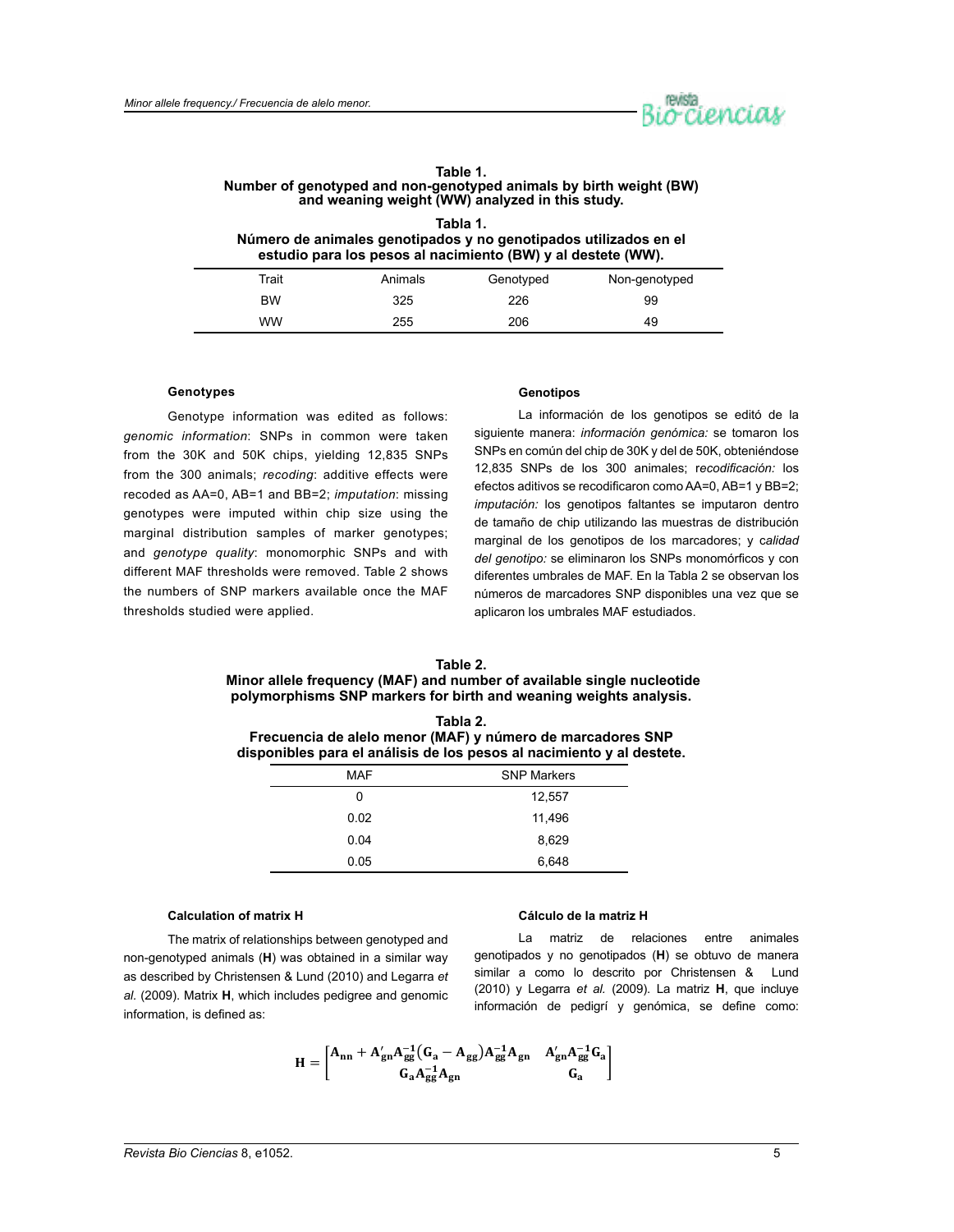

where  $A_{nn}$ ,  $A_{qn}$  and  $A_{qa}$  are submatrices of **A** containing the relationships between non-genotyped animals, between genotyped with non-genotyped and between genotyped, respectively.

 $\mathsf{G}_\mathsf{a}$  is a fitted relationship matrix obtained from the matrix **G** described above:

 $G_n = \beta G + \alpha$ 

 $G = \beta G +$  and are obtained by solving the system of equations:

In the first equation the average of the diagonal

$$
Avg(G)\beta + \alpha = Avg(A_{gg})
$$
  
 
$$
Avg(diag(G))\beta + \alpha = Avg\left(diag(A_{gg})\right)
$$

elements of **G** is equal to the average of the diagonal elements of **Agg**. In the second equation the average of all elements of *G* is equal to the average of all elements of **Agg.** For more details on the calculation of **H** consult (Christensen *et al.,* 2012).

donde **Ann, Agn** y **Agg** son submatrices de **A** que contienen las relaciones entre animales no genotipados, entre genotipados con no genotipados y entre genotipados, respectivamente.

 $\mathsf{G}_{\mathsf{a}}$  es una matriz de relación ajustada obtenida de la matriz **G** descrita anteriormente:

 $G_a = \beta G + y$  se obtienen al resolver el sistema de ecuaciones:

En la primera ecuación el promedio de los elementos de la

$$
Avg(\alpha)\beta + \alpha = Avg(A_{gg})
$$
  
diag(G))
$$
\beta + \alpha = Avg \left( diag(A_{gg}) \right)
$$

diagonal de **G** es igual al promedio de los elementos de la diagonal de **Agg**. En la segunda ecuación el promedio de todos los elementos de *G* es igual al promedio de todos los elementos de **Agg**. Para más detalles sobre el cálculo de **H** consultar (Christensen *et al.,* 2012).

se analizaron bajo el enfoque de análisis genómico en un solo paso, modificación del método de mejor predicción genómica insesgada genómica (GBLUP) propuesto por (VanRaden *et al.,* 2009), siendo el cambio más importante la permutación de la matriz **G**, por la matriz **H**. En notación

matricial el modelo puede escribirse como:

Las características de crecimiento BW y WW

## **Statistical analysis**

The BW and WW growth characteristics were analyzed under the one-step genomic analysis approach, modification of the Genomic Best Linear Unbiased Prediction method (GBLUP) proposed by (VanRaden *et al.,*  2009), the most important change being the permutation of matrix **G**, by matrix **H**. In matrix notation the model can be written as:

 $y = X\beta + Z_1c + Z_2u + e$ 

where  $y$  is the vector of phenotypes;  $\textsf{Z}_\textsf{1}$  and  $\textsf{Z}_\textsf{2}$  are incidence matrices relating phenotypic measurements to fixed effects and random effects and ; and is the vector of residual error random effects. The genetic, contemporary group and residual additive variances were assumed:

$$
Var(u) = H\sigma_a^2 \qquad Var(c) = I\sigma_g^2 \quad \text{and} \qquad Var(e) = I\sigma_e^2
$$

respectively.

The model for BW (1) included linear (EM) and quadratic (EM2) maternal age covariate fixed effects; the contemporary group (CG) effect was considered random. The model for WW (2) included the same fixed effects as (1) plus that of the covariate age at weaning (ED).

$$
(1) \qquad BW = EM + EM^2 + GC + e
$$

$$
(2) \qquad WW = ED + EM + EM^2 + GC + e
$$

donde *y* es el vector de fenotipos;  $Z_1$  y  $Z_2$  son matrices de incidencia que relacionan las mediciones fenotípicas con los efectos fijos y los efectos aleatorios y ; y es el vector de efectos aleatorios de error residual. Las varianzas aditivas genéticas, de grupo contemporáneo y residual se supusieron:

$$
Var(u) = H\sigma_a^2 \qquad Var(c) = I\sigma_g^2 \qquad Var(e) = I\sigma_e^2
$$

respectivamente.

**Análisis estadístico**

El modelo para BW (1) incluyó los efectos fijos de la covariable edad de la madre lineal (EM) y cuadrático (EM<sup>2</sup>); el efecto de grupo contemporáneo (GC) fue considerado aleatorio. El modelo para WW (2) incluyó los mismos efectos fijos que (1) más el de la covariable edad al destete (ED).

$$
(1) \qquad BW = EM + EM^2 + GC + e
$$

$$
(2) \qquad WW = ED + EM + EM^2 + GC + e
$$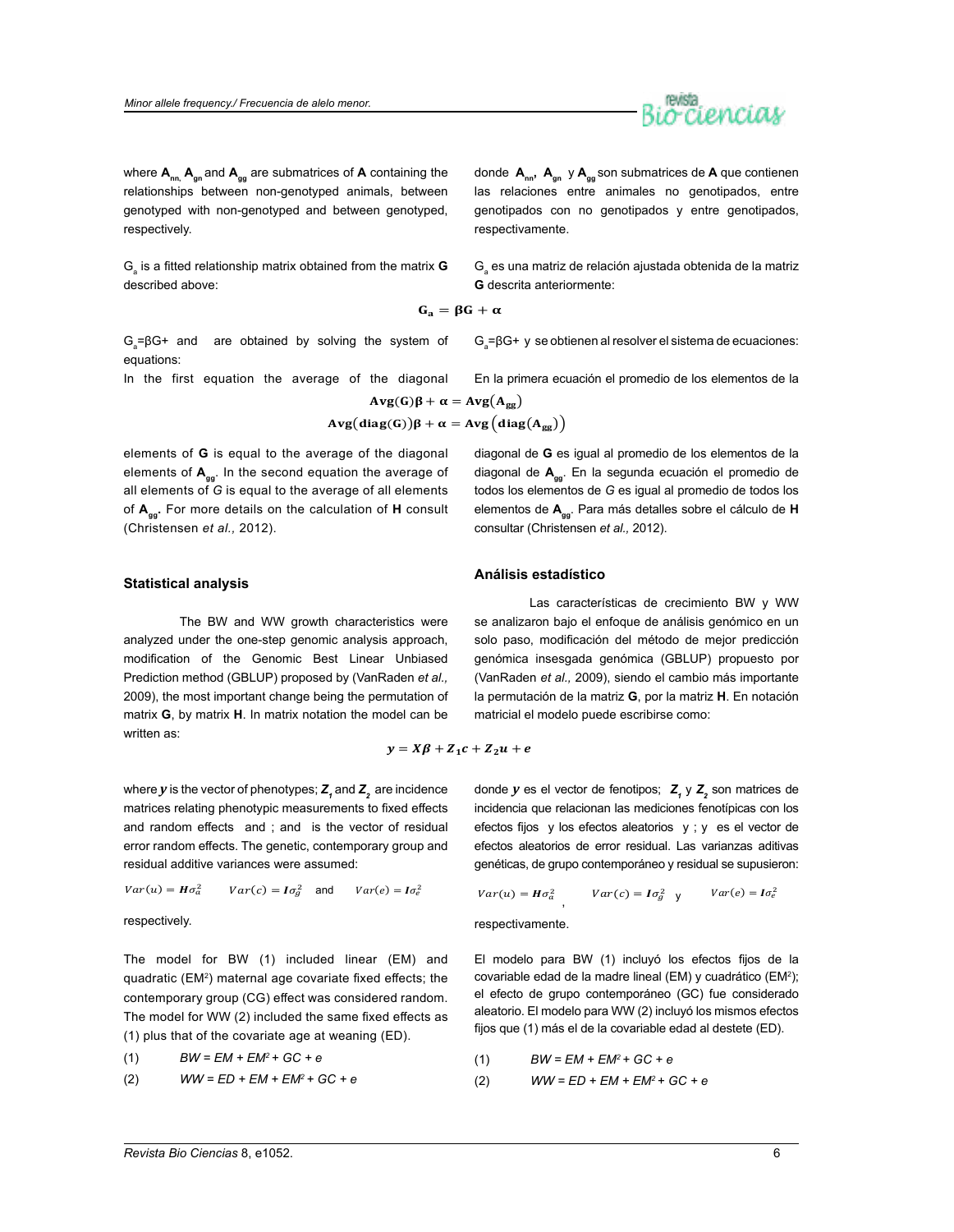

#### **Cross-validation**

The predictive ability of the models used was tested by cross-validation. The population was divided into five groups, one of which served as training and the rest as test groups. The cross-validation was repeated four times, with each of the test data groups, and finally the arithmetic mean of the results of each iteration was obtained, obtaining a single result for each analysis.

## **Criteria for comparison of analyses MAF Effect on ranking of the animals**

To determine the effect of MAF on the degree of similarity between animal ranking according to genomic estimated breeding values (GEBVs) for BW and WW, Spearman and Pearson correlation estimators were obtained between the GEBVs obtained with MAF = 0.05 and with the corresponding GEBVs obtained with MAF = 0, 0.02 and 0.04.

#### **Predictive ability of the models**

To evaluate the effect of MAF on the predictive ability of the models, a cross-validation was performed. The data were divided into training and validation sets, using the validation set to evaluate the predictive ability of the trained model. Twenty percent of the phenotypic values of the BW and WW growth traits were randomly removed. Subsequently for each model with MAFs of 0, 0.02, 0.04 and 0.05, the GEBVs for those traits were obtained and the average of four replicates of the correlation coefficients of the deleted phenotypes with the predicted ones was obtained.

#### **Simple linear regression coefficient**

Simple linear regression coefficient estimators were used to determine the effect of MAF on changes in magnitude of GEBVs, using GEBVs with MAF 0.05 as independent variables and genomic estimated breeding values predicted with MAF 0, 0.02, and 0.04 as dependent variables. The null hypothesis tested was that the regression coefficient estimator was equal to zero.

R software (RStudio Team, 2019) was used for all statistical analyses.

## **Results and discussion**

#### **Ranking of the animals**

Spearman's and Pearson's correlation coefficients

## **Validación cruzada**

La habilidad predictiva de los modelos utilizados se probó mediante validación cruzada. La población se dividió en cinco grupos, uno de los cuales sirvió como de entrenamiento y el resto como de prueba. La validación cruzada se repitió cuatro ocasiones, con cada uno de los grupos de datos de prueba y finalmente se obtuvo la media aritmética de los resultados de cada iteración obteniendo un único resultado para cada análisis.

## **Criterios de comparación de los análisis Efecto de MAF en la jerarquización de animales**

Para determinar el efecto de MAF sobre el grado de similitud entre la jerarquización de animales de acuerdo con los valores genómicos predichos (GEBVs) para BW y WW, se obtuvieron los estimadores de correlación Spearman y Pearson entre los GEBVs obtenidos con MAF = 0.05 y con los correspondientes GEBVs obtenidos con MAF = 0, 0.02 y 0.04.

## **Habilidad de predicción de los modelos**

Para evaluar el efecto de MAF en la habilidad predictiva de los modelos se realizó una validación cruzada. Se dividió la información en conjuntos de entrenamiento y validación, utilizando el conjunto de validación para evaluar la capacidad predictiva del modelo entrenado. Se eliminó aleatoriamente 20 % de los valores fenotípicos de las características de crecimiento BW y WW. Posteriormente para cada modelo con MAF de 0, 0.02, 0.04 y 0.05 se obtuvieron los GEBVs para dichas características y se obtuvo el promedio de cuatro repeticiones de los coeficientes de correlación de los fenotipos eliminados con los predichos.

#### **Coeficiente de regresión lineal simple**

Los estimadores de los coeficientes de regresión lineal simple se utilizaron para determinar el efecto de MAF en los cambios en magnitud de los GEBVs, utilizando como variables independientes los GEBVs con MAF 0.05 y como variables dependientes los valores genómicos predichos con MAF 0, 0.02 y 0.04. La hipótesis nula probada fue que el estimador del coeficiente de regresión fue igual que cero.

Para todos los análisis estadísticos se utilizó el programa R (RStudio Team, 2019).

#### **Resultados y discusión**

#### **Jerarquización de los animales**

Los coeficientes de correlación de Spearman y Pearson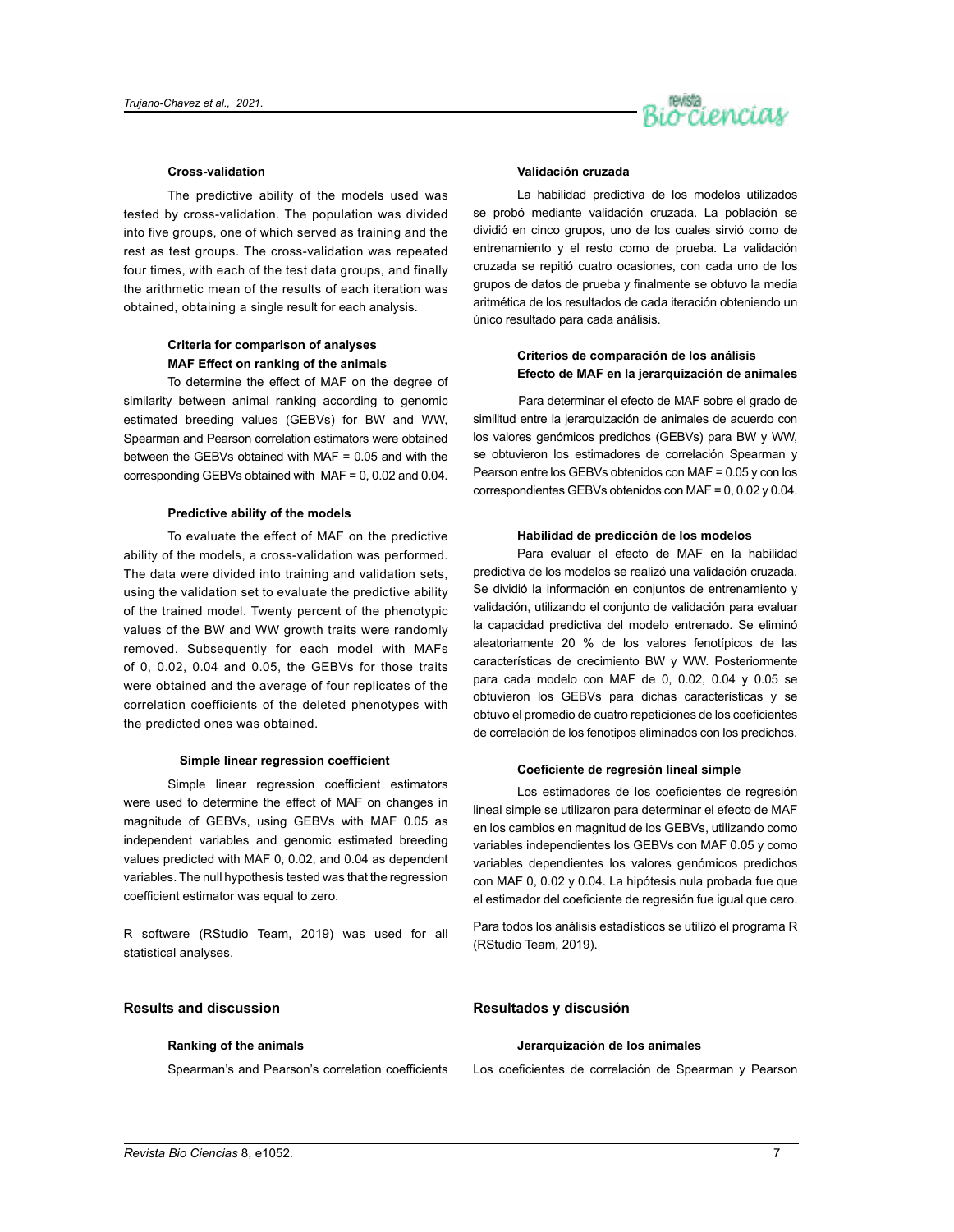

between GEBVs with the analyses considering different MAF thresholds are shown in Table 3. The estimators in both types of correlations were greater than  $0.999$  ( $p \le 2 \times 10^{-16}$ ), there were minor changes in the animal ranking according to the GEBVs obtained with different thresholds tested. This indicates that the effect of MAF was not significant in the ranking of GEBVs.

These results suggest that for purposes of selecting animals as parents, when evaluations are done using SNP information, any MAF threshold between 0.0 and 0.05 can be used in quality control during genotype editing, although 0.05 is the standard in genomic evaluations performed with animals according to (VanRaden *et al.,* 2009). The accuracies obtained by

entre los GEBVs con los análisis considerando diferentes umbrales de MAF se muestran en la Tabla 3. Los estimadores en ambos tipos de correlaciones fueron mayores que  $0.999$  ( $p \le 2x10^{-16}$ ), hubo pocos cambios en la jerarquización de los animales de acuerdo con los GEBVs obtenidos con los diferentes umbrales probados. Esto indica que el efecto de MAF no fue importante en la jerarquización de los GEBVs.

Estos resultados sugieren que con fines de selección de animales como progenitores, cuando las evaluaciones se hacen utilizando información de SNPs, se puede utilizar cualquier umbral MAF entre 0.0 y 0.05 en el control de calidad durante la edición de genotipos, aunque 0.05 es el estándar en las evaluaciones genómicas realizadas con animales de acuerdo con (VanRaden *et al.,* 2009).

**Table 3.** 

**Estimation of Pearson and Spearman correlation coefficients, in parenthesis significance level for the hypothesis test of estimate equal to zero between genomic values predicted with minor allele frequency (MAF) = 0.05 versus MAF = 0, 0.02, and 0.04 for birth (BW) and weaning (WW) weights in Braunvieh cattle.**

**Tabla 3.**

| Pearson<br>Pearson<br>Spearman<br>0.99993<br>0.99980<br>0.99976<br>0<br>(<2×10 <sup>-16</sup> )<br>(<2×10 <sup>-16</sup> )<br>(<2.2×10 <sup>-16</sup> ) |            |                         | <b>BW</b>               |                           | <b>WW</b>                 |
|---------------------------------------------------------------------------------------------------------------------------------------------------------|------------|-------------------------|-------------------------|---------------------------|---------------------------|
|                                                                                                                                                         | <b>MAF</b> |                         |                         |                           | Spearman                  |
|                                                                                                                                                         |            |                         |                         |                           | 0.99960                   |
|                                                                                                                                                         |            |                         |                         |                           | (<2.2×10 <sup>-16</sup> ) |
|                                                                                                                                                         |            | 0.99990                 | 0.99976                 | 0.99974                   | 0.99957                   |
|                                                                                                                                                         |            | (<2×10 <sup>-16</sup> ) | (<2×10 <sup>-16</sup> ) | (<2.2×10 <sup>-16</sup> ) | (<2.2×10 <sup>-16</sup> ) |
|                                                                                                                                                         |            | 0.99991                 | 0.99978                 | 0.99983                   | 0.99968                   |
|                                                                                                                                                         | 0.04       |                         |                         |                           |                           |

 $(<2\times10^{-16})$ 

MAF = threshold for minor allele frequency; BW = birth weight; WW = weaning weight.

MAF = umbral de frecuencia de alelo menor; BW = peso al nacimiento; WW = peso al destete.

correlation estimators were slightly higher for BW than for WW, this may be due to the longer time of environmental influence on animals for WW and that may affect the predictions.

 $(2 \times 10^{-16})$ 

In genotyping quality control in Australian Holstein-Friesian cattle, using the Illumina Bovine SNP50TM chip and 798 animals, MAF <2.5 % was eliminated (Hayes *et al.*, 2009). These authors obtained live weight accuracies for GEBVs of 50 to 67 %, similar to Las precisiones obtenidas mediante los estimadores de correlación fueron ligeramente mayores para BW que para WW, esto puede deberse al mayor tiempo de influencia del ambiente sobre los animales para WW y que puede afectar las predicciones.

 $(2.2 \times 10^{-16})$ 

 $(<2.2\times10^{-16})$ 

En el control de calidad del genotipo en bovinos Holstein-Friesian australianos, usando el chip Illumina Bovine SNP50TM y 798 animales, se eliminó MAF <2.5 % (Hayes *et al.,* 2009). Estos autores obtuvieron para peso vivo exactitudes de los GEBVs de 50 a 67 %, similares a las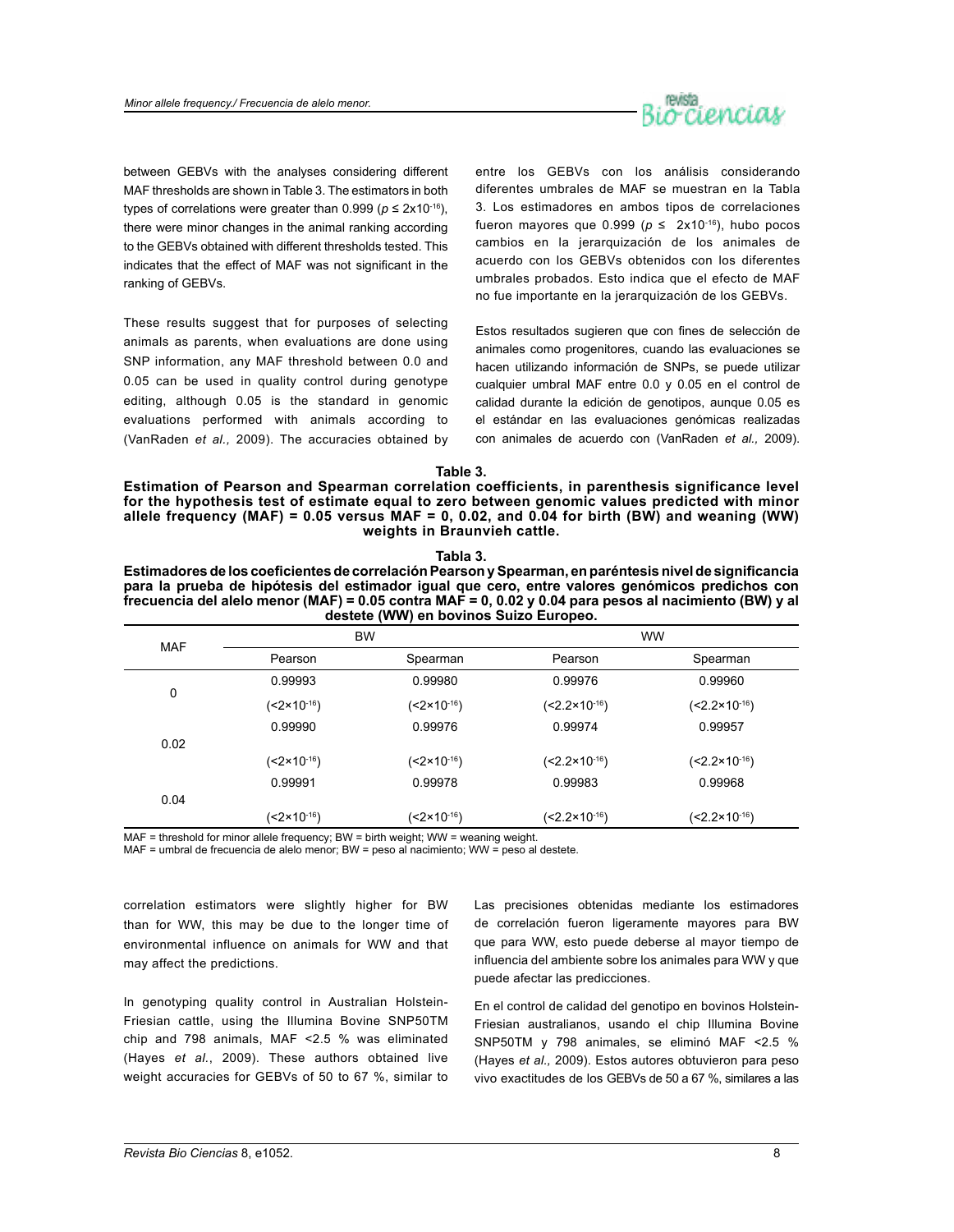

those obtained in the present research. Wiggans *et al*. (2009) eliminated records using MAF less than 2 % in genotypes of 941 Jersey cattle and 344 Braunvieh bulls, the two populations of animals used in these studies cannot be considered large according to VanRaden *et al*. (2009). These authors suggest using MAF no less than 5 %, although in large populations it can be decreased without affecting accuracy.

Wiggans *et al.* (2009) argue that the number of animals available per breed in their study meant that their results were considered preliminary, as the sample size did not allow definitive results to be obtained. This may explain the results obtained in the present investigation, as the number of animals used is not considered a large population compared to the population sizes used in other studies (VanRaden *et al.,* 2009).

## **Predictive ability of the model with different MAF thresholds**

Table 4 shows that setting a higher MAF in the quality control in genotype editing improves the prediction accuracy of GEBVs, although the difference in accuracy, for BW, between using MAF = 0.0 versus MAF = 0.05 is very low, 0.0027, and even lower for WW where the difference was 0.0007. This means that, in the GQC of a sample of 300 animals with 12,835 SNPs, the MAF

obtenidas en el presente estudio. Por su parte, Wiggans *et al.* (2009) eliminaron registros utilizando MAF menores que 2 % en genotipos de 941 bovinos Jersey y 344 toros Suizo Europeo, las dos poblaciones de animales utilizadas en estos estudios no pueden considerarse grandes de acuerdo con VanRaden *et al.* (2009). Estos autores sugieren usar MAF no menor que 5 %, aunque en poblaciones grandes se puede disminuir sin afectar la precisión.

Wiggans *et al.* (2009) argumentan que el número de animales disponibles por raza en su estudio hizo que sus resultados se consideraran preliminares, ya que el tamaño de muestra no permitió obtener resultados definitivos. Lo anterior puede explicar los resultados obtenidos en la presente investigación, pues la cantidad de animales utilizados no se considera una población grande, en comparación con los tamaños poblacionales utilizados en otros estudios (VanRaden *et al.,* 2009).

## **Habilidad de predicción del modelo con diferente umbral de MAF**

La Tabla 4 muestra que establecer un MAF mayor en el control de calidad en la edición de los genotipos, mejora la precisión de predicción de los GEBVs, aunque la diferencia en precisión, para BW, entre utilizar MAF = 0.0 contra MAF = 0.05 es muy baja, 0.0027, y es más baja para WW donde la diferencia fue 0.0007. Esto significa que, en el GQC de una muestra de 300 animales con 12,835 SNPs,

## **Table 4.**

**Averages for Pearson correlation coefficient between genomic values predicted analyzing different thresholds for minor allele frequency (MAF) and the actual phenotype values for weights at birth (BW) and at weaning (WW) of four-fold cross validation.**

| . .<br>×<br>×<br>۰,<br>. . |  |
|----------------------------|--|
|----------------------------|--|

**Promedios de los estimadores de correlación Pearson entre los valores genómicos predichos mediante análisis con diferentes umbrales de frecuencia del alelo menor (MAF) y los valores fenotípicos reales para los pesos al nacimiento (BW) y al destete de cuatro repeticiones de validación cruzada (WW).**

| <b>MAF</b> | <b>BW</b> | <b>WW</b> |
|------------|-----------|-----------|
| 0          | 0.7130    | 0.6444    |
| 0.02       | 0.7127    | 0.6447    |
| 0.04       | 0.7136    | 0.6451    |
| 0.05       | 0.7136    | 0.6451    |

MAF = threshold for minor allele frequency; BW = birth weight; WW = weaning weight.

MAF = umbral de frecuencia de alelo menor; BW = peso al nacimiento; WW = peso al destete.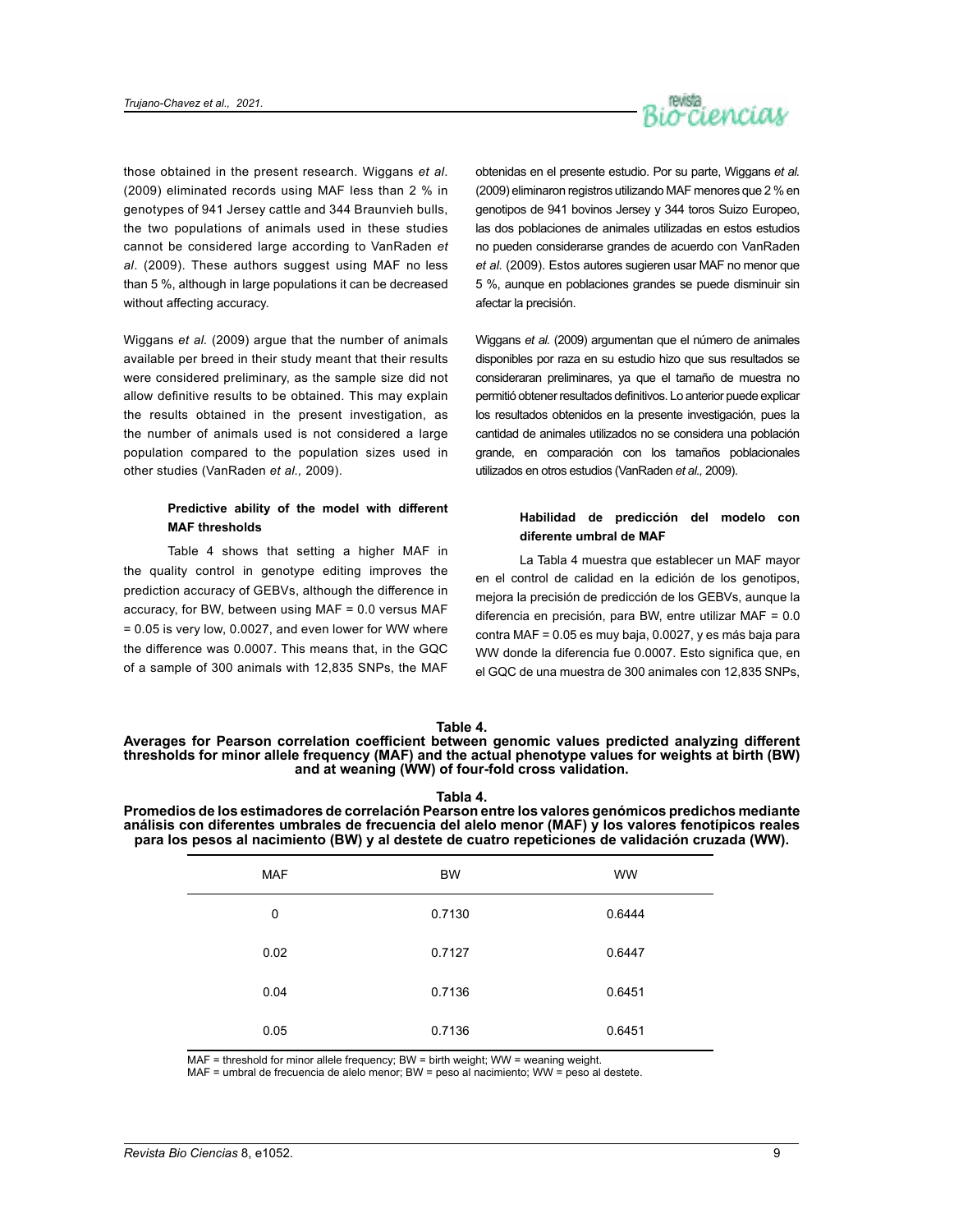

threshold to be used of up to 0.05 is not significant in the prediction of GEBVs for BW and WW.

Linck & Battey (2019) conducted a study with simulated SNP information, using MAF thresholds between 0.017 and 0.25; these authors reported that using a MAF greater than 0.03 implies a change in the structure of the data distribution due to the drop in the total size of the matrix after filtering and generates an increase in the accuracy of the predictors. This may explain why, in the present study, using MAF = 0.05 for BW implies slightly better predictions.

The predictive ability of the models for BW and WW for each of the thresholds studied does not represent significant changes. The above can be explained by the small number of SNPs removed given the information used compared to the information used in other studies such as that performed by (Zhu *et al.,* 2017) with 82,594 markers by (De la Cruz & Raska, 2014), 40,000 in the study by (Linck & Battey, 2019), and 600,000 in the bird study by (Abdollahi-Arpanahi *et al*., 2014). These studies reported a significant effect of MAF on genomic prediction of the studied traits. An additional aspect is the low number of animals used in the present study, which does not allow conclusive results. A broader analysis should be carried out using a larger animal population.

#### **Estimator of regression coefficients**

Table 5 shows that the regression coefficients are similar to each other; however, the coefficient for WW decreases slightly as the MAF for quality control in genotype editing increases. As the estimators of the regression coefficients are different from unity, the difference in the prediction of GEBVs with the analysis alternatives in comparison is greater (Mäntysaari *et al.,*  2010), all the estimators of the regression coefficients are close to unity consequently the differences between the effects of the MAF thresholds tested are minimal.

The results of the present study are similar to those reported by (Edriss *et al.,* 2012), who using information from 5,500 Holstein and Jersey animals with 54,000 SNPs, estimated for fertility, milk protein and mastitis traits, the correlations between observed and predicted values using MAF thresholds: 0.075, 0.275, 0.3, 0.325 and 0.35, their results showed minimal differences, for example, in Holstein the correlations for fertility had el umbral de MAF a utilizar de hasta 0.05 no es importante en la predicción de GEBVs para BW y WW.

Linck & Battey (2019) realizaron un estudio con información de SNPs simulada, utilizando umbrales de MAF entre 0.017 y 0.25; estos autores reportaron que utilizar un MAF mayor que 0.03 implica un cambio en la estructura de la distribución de los datos por la caída en el tamaño total de la matriz después del filtrado y genera un aumento en la precisión de los predictores. Lo anterior puede explicar que en el presente estudio utilizar MAF = 0.05 para BW, implique obtener ligeramente mejores predicciones.

La habilidad de predicción de los modelos para BW y WW para cada uno de los umbrales estudiados no representa cambios significativos. Lo anterior puede explicarse por la poca cantidad de SNPs eliminados dada la información utilizada comparada con la información que se usó en otros estudios como el realizado por (Zhu *et al.,* 2017) con 82,594 marcadores por (De la Cruz & Raska, 2014), 40,000 en el estudio de (Linck & Battey, 2019), y 600,000 en el estudio con aves de (Abdollahi-Arpanahi *et al.,* 2014). Estos autores reportaron un efecto importante del MAF en la predicción genómica de las características estudiadas. Un aspecto adicional es el bajo número de animales que se utilizó en el presente estudio, lo que no permite obtener resultados concluyentes. Se recomienda realizar el estudio con un número mayor de animales.

#### **Estimador de los coeficientes de regresión**

En la Tabla 5 se observa que los coeficientes de regresión son similares entre sí; sin embargo, el coeficiente para WW se reduce ligeramente conforme incrementa el MAF para el control de calidad en la edición del genotipo. Conforme los estimadores de los coeficientes de regresión sean diferentes de la unidad, la diferencia en la predicción de los GEBVs con las alternativas de análisis en comparación es mayor (Mäntysaari *et al.,* 2010), todos los estimadores de los coeficientes de regresión se encuentran cerca de la unidad en consecuencia las diferencias entre los efectos de los umbrales de MAF probados son mínimas.

Los resultados del presente estudio son similares a los reportados por (Edriss *et al*., 2012), quienes utilizando información de 5,500 animales Holstein y Jersey con 54,000 SNPs, estimaron para las características de fertilidad, proteína en leche y mastitis, las correlaciones entre valores reales y predichos usando los umbrales de MAF: 0.075, 0.275, 0.3, 0.325 y 0.35, sus resultados mostraron mínimas diferencias, por ejemplo, en Holstein las correlaciones para fertilidad tuvieron una diferencia máxima de 0.014;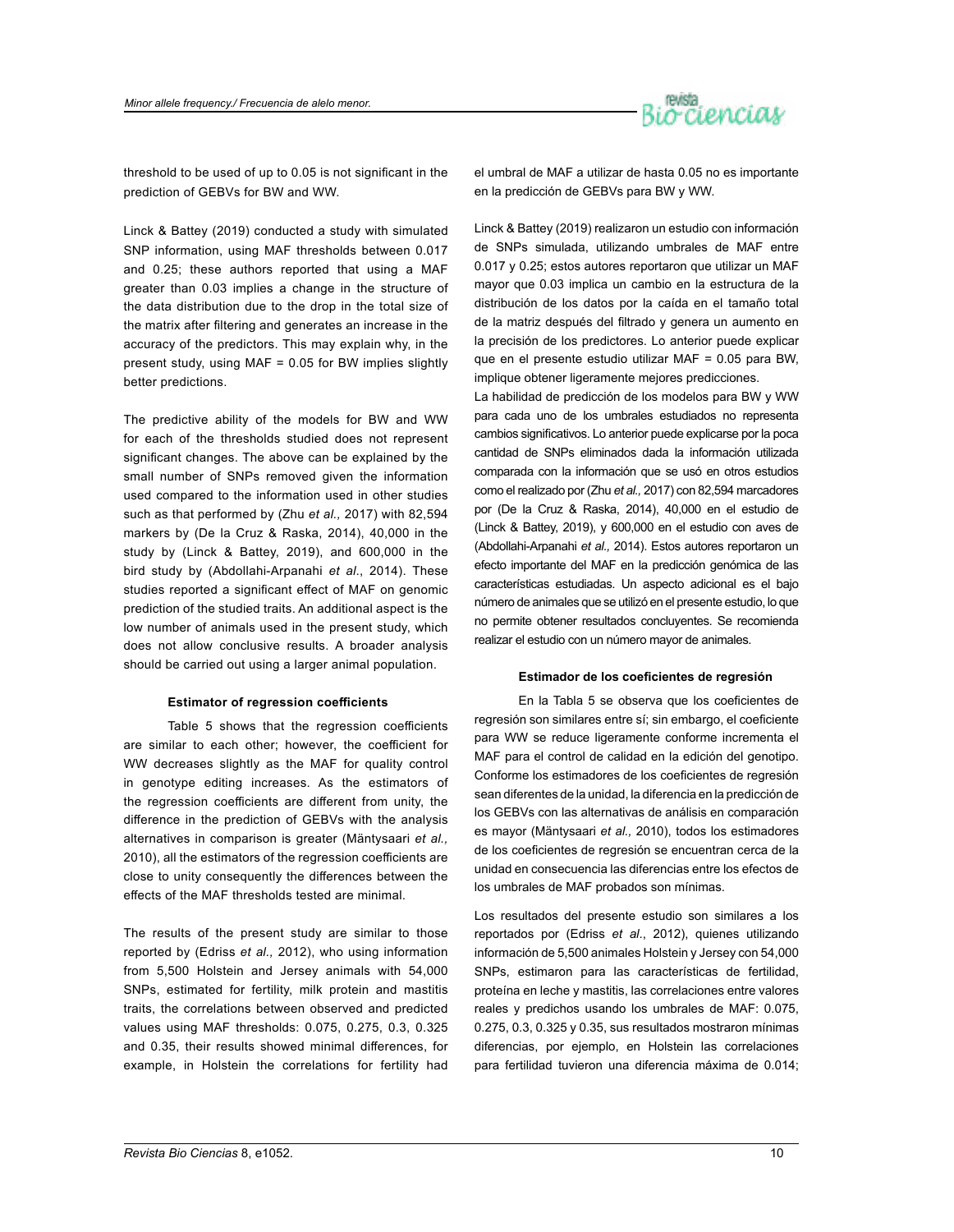

## **Table 5.**

**Estimation of regression coefficients (± SE), independent variables were the genomic values predicted with minor allele frequency (MAF) = 0.05 and dependent variables were the genomic values predicted with MAF = 0, 0.02, and 0.04; in parenthesis significance levels for hypothesis test of estimate equal to zero for birth (BW) and weaning (WW) weights in Braunvieh cattle.**

#### **Tabla 5.**

**Estimadores de los coeficientes de regresión (± SE), las variables independientes fueron los valores genómicos predichos con frecuencia del alelo menor (MAF) = 0.05 y como las dependientes los valores genómicos predichos con MAF de 0, 0.02 y 0.04; entre paréntesis nivel de significancia para la prueba de hipótesis del estimador igual que cero, para los pesos al nacimiento (BW) y al destete (WW) en bovinos Suizo Europeo.**

|            | <b>DOAIIIOS OMITA FAIADED'</b> |                        |
|------------|--------------------------------|------------------------|
| <b>MAF</b> | <b>BW</b>                      | <b>WW</b>              |
| 0          | 0.99756±0.00072                | $0.99323 \pm 0.00136$  |
|            | (<2×10 <sup>-16</sup> )        | $(<2 \times 10^{-16})$ |
| 0.02       | 0.99605±0.00076                | $0.99255 \pm 0.00141$  |
|            | (<2×10 <sup>-16</sup> )        | $(<2 \times 10^{-16})$ |
| 0.04       | $0.99578 \pm 0.00072$          | 0.99400±0.00114        |
|            | (<2×10 <sup>-16</sup> )        | $(<2 \times 10^{-16})$ |

MAF = threshold for minor allele frequency; BW = birth weight; WW = weaning weight.

MAF = umbral de frecuencia de alelo menor; BW = peso al nacimiento; WW = peso al destete.

a maximum difference of 0.014; concluding that the results of their study suggest that for a small reference population, SNP markers with low MAF do not impair genomic prediction, a statement that also applies to the findings of the present study, but for growth traits.

As reported by VanRaden *et al*. (2009) and Wiggans *et al.*  (2009), in relation to the number of animals in the population and the number of markers, the results obtained in this study should be taken with caution, and as mentioned by Hayes *et al.* (2009), they should be considered preliminary and susceptible to changes that may occur in the future when repeating the study with a larger number of animals and markers, since the effect of MAF is due to the drop in the total matrix size after filtering in the GQC, a drop that may not be significant if the amount of information is limited (Linck & Battey, 2019).

## **Conclusion**

The minor allele frequency threshold to use in genomic evaluation could be in the range of 0 to 0.05, without significantly altering the prediction of genomic values, as it does not have a significant effect on the concluyendo que los resultados de su estudio sugieren que para una población de referencia pequeña, los marcadores SNP con MAF bajo no dañan la predicción genómica, afirmación que también aplica a lo encontrado en el presente estudio, pero para características de crecimiento.

De acuerdo con lo reportado por VanRaden *et al.* (2009) y Wiggans *et al.* (2009), en relación con el número de animales que conforman la población y el número de marcadores, los resultados utilizados en este estudio deberán tomarse con precaución, y como mencionaron Hayes *et al.* (2009), deberán considerarse preliminares y susceptibles a cambios que en un futuro pudieran presentarse al repetir el estudio con un número mayor de animales y marcadores, ya que el efecto de MAF se debe a la caída en el tamaño total de la matriz después del filtrado en la GQC, caída que puede no ser significativa si la cantidad de información es limitada (Linck & Battey, 2019).

## **Conclusión**

El umbral de frecuencia de alelo menor a utilizar en la evaluación genómica puede encontrarse en el rango de 0 a 0.05, sin alterar de forma importante la predicción de valores genómicos, pues no tiene un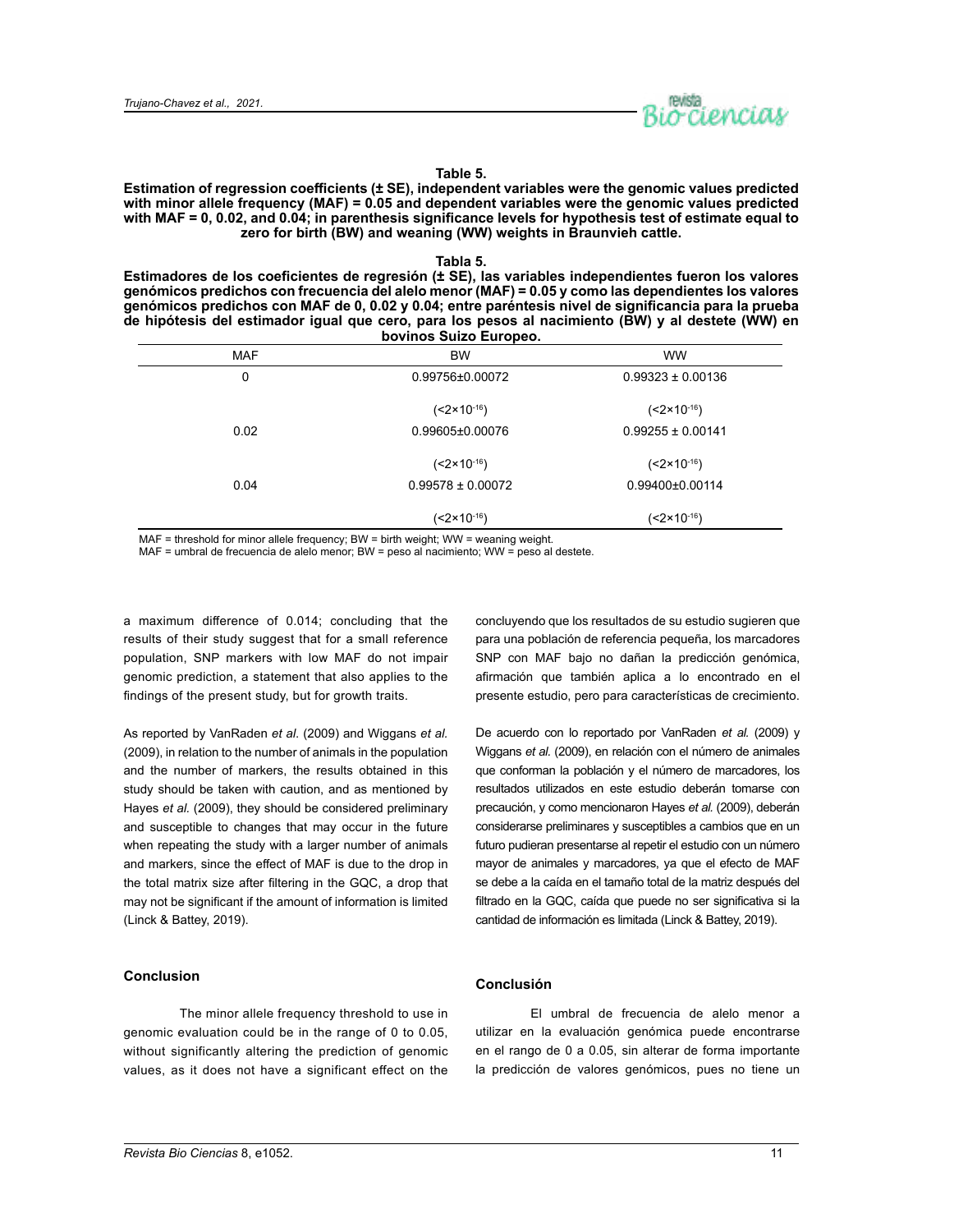

ranking of predicted genomic values and the predictive ability of the model. In this sense, it is concluded that 0.05 may be a recommendable threshold to use in the evaluation of small populations and with a limited number of markers.

efecto significativo sobre la jerarquización de los valores genómicos predichos y la habilidad predictiva del modelo. Se reconoce que 0.05 puede ser un umbral recomendable para utilizar en evaluación de poblaciones pequeñas y con un número de marcadores limitado.

## **References**

- Abdollahi-Arpanahi, R., Nejati-Javaremi, A., Pakdel, A., Moradi-Shahrbabak, M., Morota, G., Valente, B. D., Kranis, A., Rosa, G. J. M. *and* Gianola, D. (2014). Effect of allele frequencies, effect sizes and number of markers on prediction of quantitative traits in chickens. *Journal of Animal Breeding and Genetics*, 131(2): 123-133. [https://](https://doi.org/10.1111/jbg.12075) [doi.org/10.1111/jbg.12075](https://doi.org/10.1111/jbg.12075)
- Anderson, C. A., Pettersson, F. H., Clarke, G. M., Cardon, L. R., Morris, A. P. *and* Zondervan, K. T. (2010). Data quality control in genetic case-control association studies. *Nature Protocols*, 5, 1564-1573. [https://doi.org/10.1038/](https://doi.org/10.1038/nprot.2010.116) [nprot.2010.116](https://doi.org/10.1038/nprot.2010.116)
- Christensen, O. F. & Lund, M. S. (2010). Genomic relationship matrix when some animals are not genotyped. *Genetics Selection Evolution*, 42(2): 1-8. <https://doi.org/10.1186/1297-9686-42-2>
- Christensen, O. F., Madsen, P., Nielsen, B., Ostersen, T. *and* Su, G. (2012). Single-step methods for genomic evaluation in pigs. *Animal* 6(10): 1565-1571. <https://doi.org/10.1017/S1751731112000742>
- Chouraki, V. & Seshadri, S. (2014). Chapter five Genetics of Alzheimer's disease. *Advances in Genetics*, 87, 246-278. <https://doi.org/10.1016/B978-0-12-800149-3.00005-6>
- De la Cruz, O. & Raska, P. (2014). Population structure at different minor allele frequency levels. *BMC Proc*, 8, S55. [https://](https://doi.org/10.1186/1753-6561-8-s1-s55) [doi.org/10.1186/1753-6561-8-s1-s55](https://doi.org/10.1186/1753-6561-8-s1-s55)
- De los Campos, G., Hickey, J. M., Pong-Wong, R., Daetwyler, H. D. a*nd* Calus, M. P. L. (2013). Whole-genome regression and prediction methods applied to plant and animal breeding. *Genetics*, 193(2): 327-345. [https://doi.org/10.1534/](https://doi.org/10.1534/genetics.112.143313) [genetics.112.143313](https://doi.org/10.1534/genetics.112.143313)
- Edriss, V., Guldbrandtsen, B., Lund, M. S. *and* Su, G. (2012). Effect of marker-data editing on the accuracy of genomic prediction. *Journal of Animal Breeding and Genetics*, 130(2): 128-135. [https://doi.org/10.1111/j.1439-](https://doi.org/10.1111/j.1439-0388.2012.01015.x) [0388.2012.01015.x](https://doi.org/10.1111/j.1439-0388.2012.01015.x)
- Gianola, D., de los Campos, G., Hill, W. G., Manfredi, E. *and* Fernando, R. (2009). Additive Genetic Variability and the Bayesian Alphabet. *Genetics,* 183(1): 347-363. <https://doi.org/10.1534/genetics.109.103952>
- Gianola, D., Fernando, R. L. *and* Stella, A. (2006). Genomic-Assisted Prediction of Genetic Value with Semiparametric Procedures. *Genetics*, 173(3): 1761-1776. <https://doi.org/10.1534/genetics.105.049510>
- Hayes, B. J., Bowman, P. J., Chamberlain, A. J. *and* Goddard, M. E. (2009). Invited review: Genomic selection in dairy cattle: Progress and challenges. *Journal of Dairy Science*, 92(2): 433-443.<https://doi.org/10.3168/jds.2008-1646>
- Kido, T., Sikora-Wohlfeld, W., Kawashima, M., Kikuchi, S., Kamatani, N., Patwardhan, A., Chen, R., Sirota, M., Kodama, K., Hadley, D. *and* Butte, A. J. (2018). Are minor alleles more likely to be risk alleles? *BMC Medical Genomics*, 11, 3. <https://doi.org/10.1186/s12920-018-0322-5>
- Legarra, A., Aguilar, I. *and* Misztal, I. (2009). A relationship matrix including full pedigree and genomic information. *Journal of Dairy Science*, 92(9): 4656-4663.<https://doi.org/10.3168/jds.2009-2061>
- Linck, E. & Battey, C. J. (2019). Minor allele frequency thresholds strongly affect population structure inference with genomic data sets. *Molecular Ecology Resources*, 19(3): 639-647. <https://doi.org/10.1111/1755-0998.12995>
- Lopez-Cruz, M., Crossa, J., Bonnett, D., Dreisigacker, S., Poland, J., Jannink, J.-L., Singh, R. P., Autrique, E. *and* De los Campos, G. (2015). Increased prediction accuracy in wheat breeding trials using a marker × environment interaction genomic selection model. *Genes|Genomes|Genetics*, 5(4): 569-582. [https://doi.org/10.1534/](https://doi.org/10.1534/g3.114.016097) [g3.114.016097](https://doi.org/10.1534/g3.114.016097)
- Mäntysaari, E., Liu, Z. *and* VanRaden, P. (2010). Interbull validation test for genomic evaluations. *INTERBULL BULLETIN*  No 41. <https://journal.interbull.org/index.php/ib/article/view/1134>